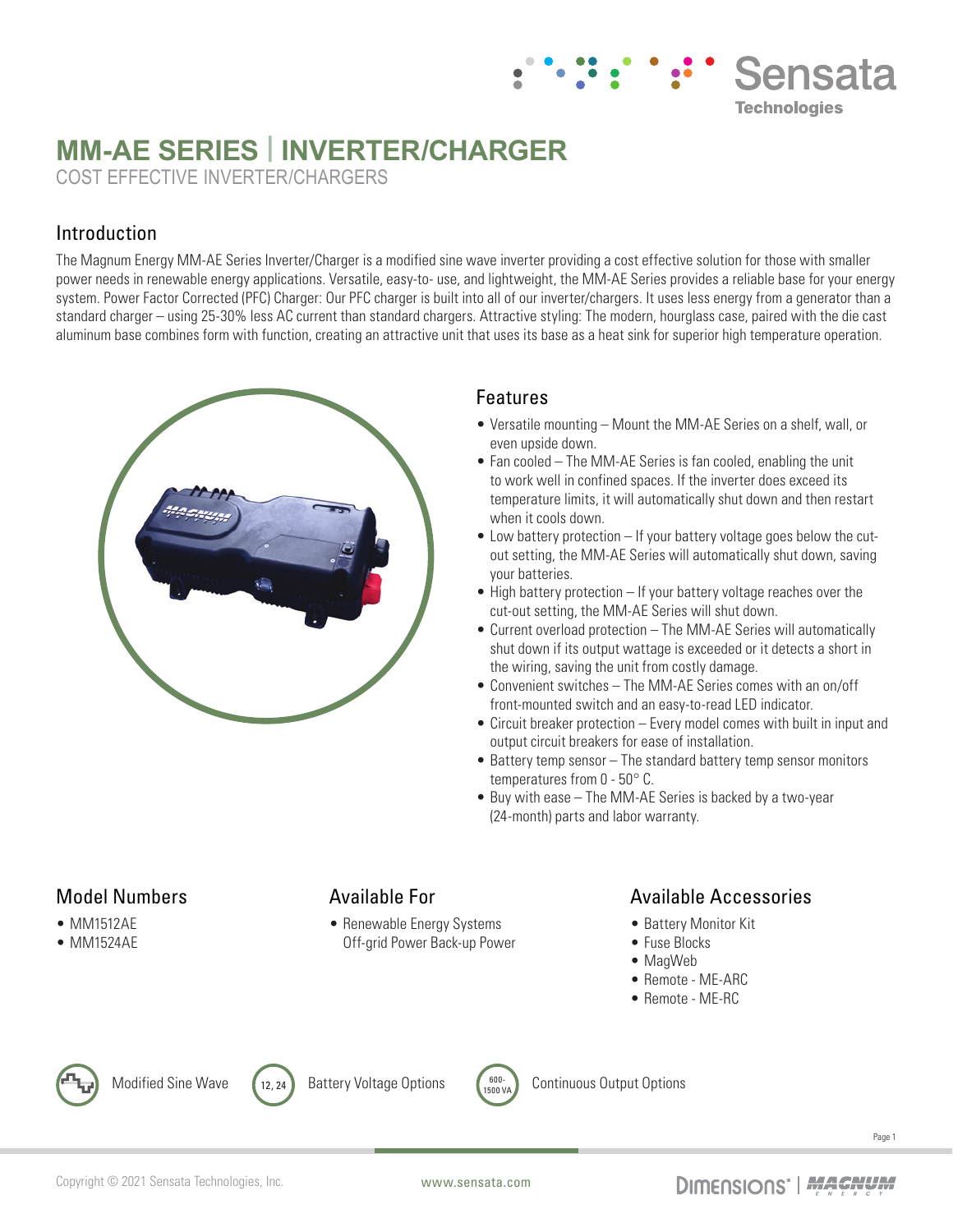

|                                                | <b>MM1512AE</b>                                               | <b>MM1524AE</b>    |  |
|------------------------------------------------|---------------------------------------------------------------|--------------------|--|
| <b>INVERTER SPECIFICATIONS</b>                 |                                                               |                    |  |
| Input battery voltage range                    | 9 to 16 VDC                                                   | 18 to 32 VDC       |  |
| <b>Nominal AC output voltage</b>               | 120 VAC ± 5%                                                  | 120 VAC ± 5%       |  |
| <b>Output frequency and accuracy</b>           | 60 Hz $\pm$ 0.1 Hz                                            | 60 Hz $\pm$ 0.1 Hz |  |
| 1 msec surge current (amps AC)                 | 42                                                            | 45                 |  |
| 100 msec surge current (amps AC)               | 23                                                            | 24                 |  |
| 5 sec surge power (real watts)                 | 2100                                                          | 2650               |  |
| 30 sec surge power (real watts)                | 1750                                                          | 2500               |  |
| 5 min surge power (real watts)                 | 1550                                                          | 2350               |  |
| 30 min surge power (real watts)                | 1525                                                          | 1900               |  |
| Continuous power output at 25° C (with 1.0 PF) | 1500 VA                                                       | 1500VA             |  |
| <b>Continuous current output</b>               | 10 ACC                                                        | 13 ACC             |  |
| <b>Maximum input battery current</b>           | 200 ADC                                                       | 100 ADC            |  |
| <b>Inverter efficiency (peak)</b>              | 95%                                                           | 91%                |  |
| <b>Transfer time</b>                           | 16 msecs                                                      | 16 msecs           |  |
| <b>Search mode (typical)</b>                   | 6 watts                                                       | 4 watts            |  |
| No load (120 VAC output, typical)              | 18 watts                                                      | 9 watts            |  |
| <b>Waveform</b>                                | <b>Modified Sine Wave</b>                                     | Modified Sine Wave |  |
| <b>CHARGER SPECIFICATIONS</b>                  |                                                               |                    |  |
| Continuous output at 25° C                     | <b>70 ADC</b>                                                 | 35 ADC             |  |
| <b>Charger efficiency</b>                      | 88%                                                           | 88%                |  |
| <b>Power factor</b>                            | > 0.95                                                        | > 0.95             |  |
| Input current at rated output (AC amps)        | 9                                                             | 9                  |  |
| <b>GENERAL FEATURES AND CAPABILITIES</b>       |                                                               |                    |  |
| <b>Transfer relay capability</b>               | 20 AAC (input current for charging and pass through)          |                    |  |
| <b>Battery temperature compensation</b>        | Yes, 15 ft Battery Temp Sensor standard                       |                    |  |
| <b>Internal cooling</b>                        | 0 to 59 cfm variable speed                                    |                    |  |
| <b>Overcurrent protection</b>                  | Yes, with two overlapping circuits                            |                    |  |
| <b>Overtemperature protection</b>              | Yes, on transformer and MOSFETS                               |                    |  |
| <b>On/Off with status indicator</b>            | Yes, front mounted and easily accessible                      |                    |  |
| Low battery cutout                             | 10 or 20 VDC, adjustable on most models with the ME-RC remote |                    |  |
| <b>AC output/AC input</b>                      | Hardwire                                                      | Hardwire           |  |
| Output circuit breaker/Input circuit breaker   | 15A / 20AAC                                                   | 15A / 20AAC        |  |
| <b>Listings</b>                                | <b>NA</b>                                                     |                    |  |
| <b>Warranty</b>                                | Two years                                                     |                    |  |

Page 2